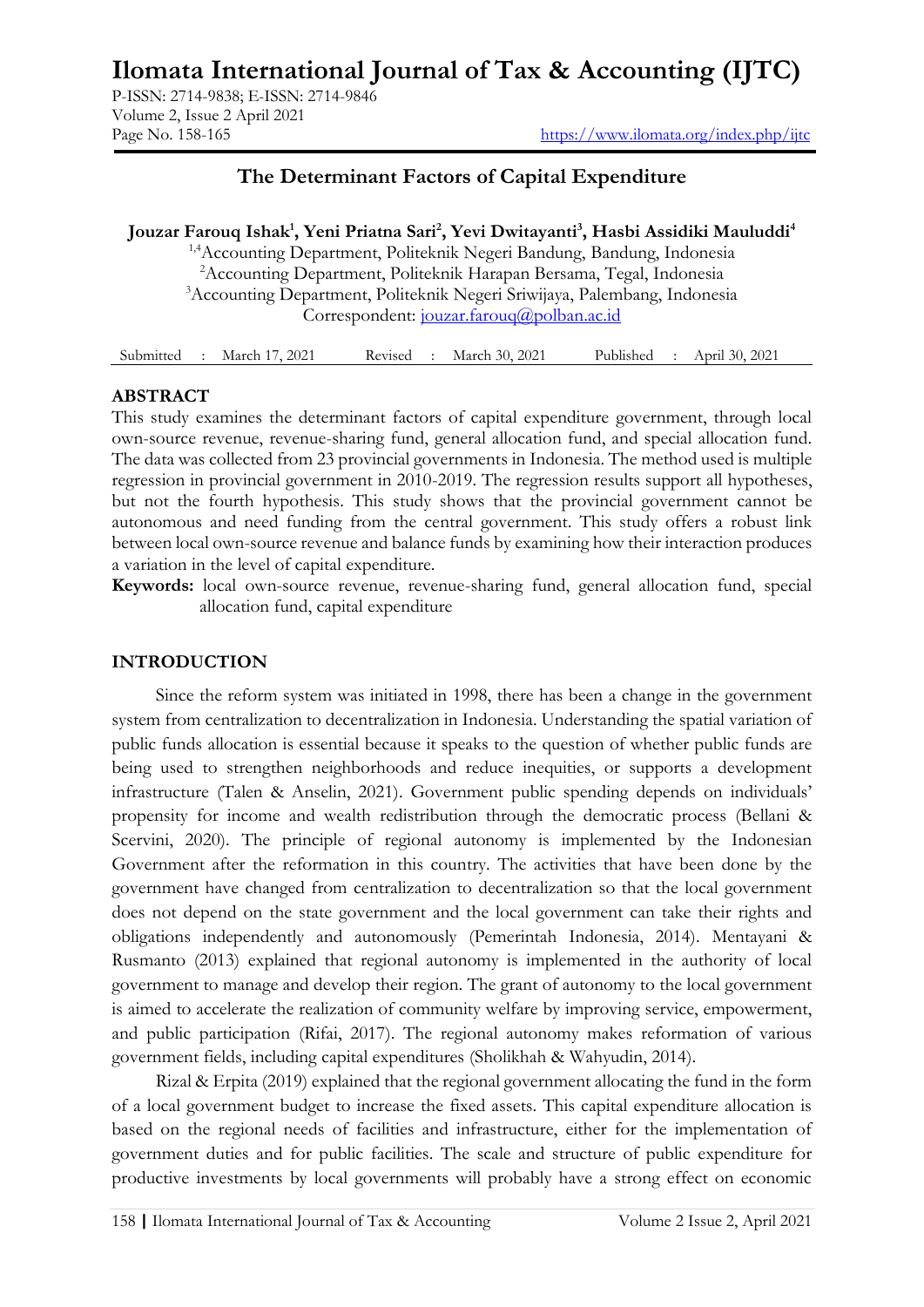growth as well as other advantages (Gao, 2019). According to Priambudi (2017), capital expenditure is related to long-term financial planning, particularly in funding the maintenance of fixed assets generated from each of the public's money by managing all regional cash to be used for public services in the regions. To develop the regional potential, the local government needs to increase the capital expenditure budget, the source of funds to fund the capital expenditure, which consists of local own-source revenue, revenue-sharing fund, general allocation fund, and special allocation fund (Wandira, 2013).

Despite its importance, little research on capital expenditure has been published: recent studies have focused on local own-source revenue (Mentayani & Rusmanto, 2013; Pelealu, 2013; Suryani & Pariani, 2018; Wertianti & Dwirandra, 2013), revenue sharing fund (Rifai, 2017; Sholikhah & Wahyudin, 2014; Susanti & Fahlevi, 2016; Wandira, 2013), general allocation fund (Priambudi, 2017); Wandira, 2013; Juniawan & Suryantini, 2018; Mentayani & Rusmanto, 2013), and special allocation fund (Juniawan & Suryantini, 2018; Nuarisa, 2013; Syukri & Hinaya, 2019).

Driven by these research gaps, this study explores capital expenditure through four important determinants, namely local own-source revenue, revenue-sharing fund, general allocation fund, and special allocation fund. Especially, this study is intended to assess the direct effect on capital expenditure. This study conducted by provincial governments in Indonesia has a capital expenditure ratio under average as national.

This study is written in several sections. In the next section, this study provides relevant literature reviews to further develop the research hypotheses. In the third section, this study discloses the methodology that is appropriate to meet the research objectives herein. Results of data analysis are shown in the third section and discussion part. In the last section, a conclusion is provided with managerial implications, limitations, and potential topics for future research studies.

According to Suryani & Pariani (2018), fiscal decentralization grants great authority to the region to explore their potential as the source of local revenue to fund local expenditure in the context of public services. Local own-source revenue is a routine revenue obtained by utilizing the potencies of regional financial sources to fund their duty and responsibility to provide flexibility to the local government to fund the implementation of regional autonomy based on the regional potential (Wertianti & Dwirandra, 2013).

The enhancement in the investment of the capital expenditure is expected to be able to improve the public quality and in turn be able to increase the level of public participation in development, which is reflected in an increase of the local own-source revenue so that the development of public sector facilities will be affected on increasing the local own-source revenue (Pelealu, 2013; Mentayani & Rusmanto, 2013). Thus, in the context of local own-source revenue towards capital expenditure, the following hypothesis is formulated:

H1: Local own-source revenue affects capital expenditure.

The transferred revenue sharing fund by the state government to local government consists of some types, such as revenue sharing fund of tax, revenue sharing fund of land and building tax, revenue sharing fund of tobacco product excise, revenue sharing fund of oil and gas, revenue sharing fund of natural resources, and revenue sharing fund of income tax (Susanti & Fahlevi, 2016). Revenue sharing fund is the potential sources of local income and one of the basic assets of the Local Government in obtaining the development fund and fulfilling the local expenditure that does not come from the local own-source revenue, except general allocation fund and special allocation fund (Sholikhah & Wahyudin, 2014).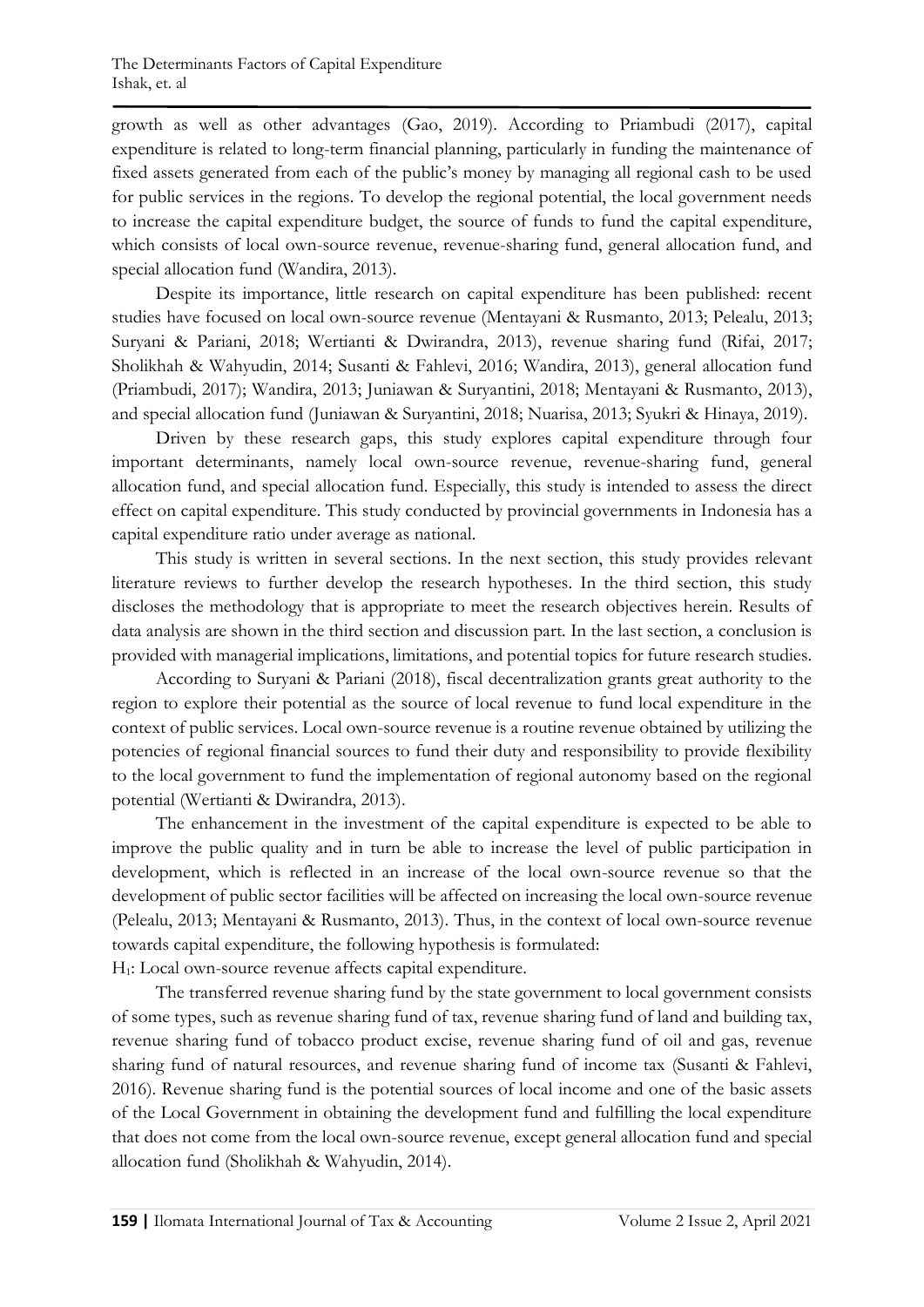The local government will be able to determine the larger capital expenditure if the revenue sharing budget is larger as well, likewise, the smaller capital expenditure will be determined if the revenue sharing budget is getting smaller (Wandira, 2013). Based on this discussion, the relationship among revenue sharing fund and capital expenditure are hypothesized as follows: H2: Revenue sharing fund affects capital expenditure.

According to Priambudi (2017) that one of the balance fund forms is the general allocation fund which allocation emphasizes the equality aspect and justice that are under the administration of government affairs, and it is expected that with a transfer from the state government, the local government will be able to allocate the local own-source revenue which they get to fund the capital expenditure. General Allocation Fund is a fund that comes from the allocated state budget with the aim of financial equality between regions to fund the expenditure needs in the context of decentralization implementation (Wandira, 2013; Juniawan & Suryantini, 2018).

Mentayani & Rusmanto (2013) explained that the role of general allocation fund is for horizontal equalization by covering the fiscal gap between financial needs and the local economic potential. Accordingly, the following hypothesis is formulated as follow:

H3: General allocation fund affects capital expenditure.

Juniawan & Suryantini (2018) stated that a special allocation fund is a fund sourced from the state budget for certain regions to fund the specific needs that comprise the regional needs and under the national program. This funding is prioritized for certain regions that meet the criteria for obtaining additional funds from the state government through the special allocation fund. Special Allocation Fund, which is a part of the balanced fund, is a fund that comes from the allocated state budget for the region to fund regional needs in the context of development implementation (Syukri & Hinaya, 2019).

With the allocation of the special allocation fund, it is expected that it can affect capital expenditure because the special allocation fund tends to increase the fixed assets owned by the government to improve public services (Nuarisa, 2013). Thus, the following hypothesis special allocation fund and capital expenditure is proposed:

H4: Special allocation fund affects capital expenditure.

The capital expenditure ratio is used to measure the share of capital expenditure spent on total local expenditure in providing the services to the public. Capital expenditure is a type of expenditures used for procurement of tangible fixed assets that have the benefit of more than 12 months to be used in government activities, for example, land purchases, building construction, and road improvements. Rifai (2017) explains that by transferring funds from the state government, it is expected that the local government can allocate more of the local own-source revenue they get to fund the capital expenditure in their regions.

Several studies have tried to measure capital expenditure. The past studies (Juniawan & Suryantini, 2018; Mentayani & Rusmanto, 2013; Sholikhah & Wahyudin, 2014; Nuarisa, 2013), the local own-source revenue has an effect on the capital expenditure. Then, the studies (Sholikhah & Wahyudin, 2014; Susanti & Fahlevi, 2016; Wandira, 2013) explained that revenue sharing fund affects capital expenditure.

The other studies explained that general allocation fund affects capital expenditure (Priambudi, 2017; Suryani & Pariani, 2018; Wandira, 2013). Lastly, the study on a factor that affected capital expenditure is special allocation fund, and the result is special allocation fund affects capital expenditure (Nuarisa, 2013; Wandira, 2013). This discussion suggests that the link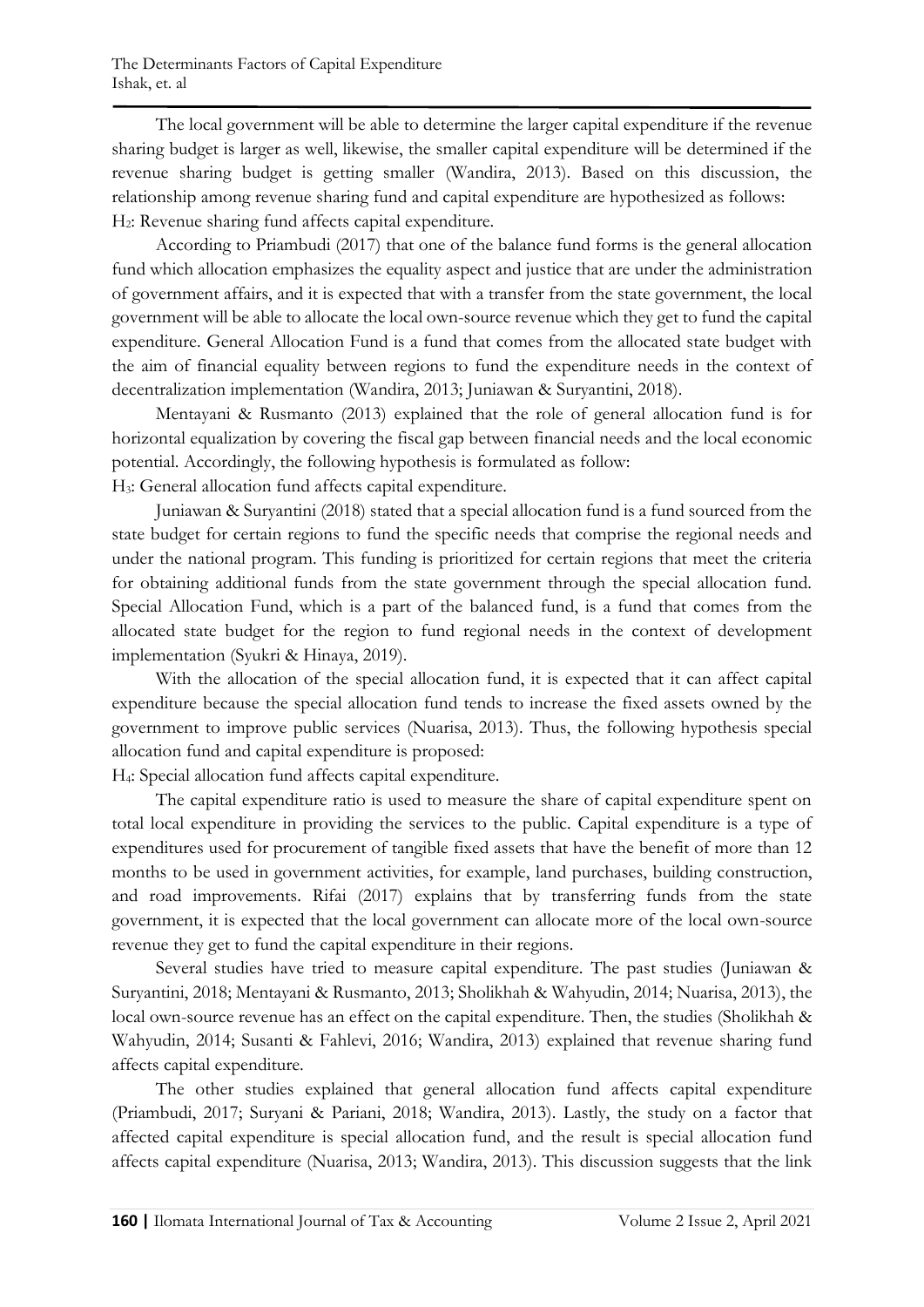between local own-source revenue, revenue-sharing fund, general allocation fund, and special allocation fund to capital expenditure.

H5: The relationships between the constructs tested are significantly on capital expenditure.

## **METHODS**

The population of this research is the provincial government in Indonesia. The sampling technique used in this research is nonprobability sampling by using non-probability sampling and the sample capital expenditure ratio below the national average. In 2017, there was 14 provincial government that had ratios below the average value. Meanwhile, in 2018, there was 16 provincial government that had ratios below the average value so sampling this study 23 provincial government.

The research period is 9 years by using panel data analysis, thus the amount of observation is 230 by taking the data from the website of the Directorate General of Fiscal Balance Ministry of Finance of the Republic of Indonesia. In collecting the data classified the type and technique of data collection. The type of data chosen in this research is secondary data and the data collection technique chosen is documentation technique. As seen from the period of data collecting, it is time-series data, which is the data that had been collected for years starting from 2010 to 2019.

Data normality has become the main requirement in this research. It is tested with the Kolmogorov-Smirnov test. If the data generated is not normal, this means that the requirement has not been met, so the next step is adjusting the data by changing it in the Z-Score (ONeill & Stern, 2012; Tasdan & Yeniay, 2014). The multiple regression equation models as follows: Capital Expenditure =  $\alpha$  1 +  $\beta$  1 Local Own-Source Revenue +  $\beta$  2 Revenue Sharing Fund +  $\beta$  3

General Allocation Fund + β 4 Special Allocation Fund + ε 1

The classic assumption test started with testing the model normality to analyze whether the regression model will be normally distributed or close to normal. Then, the existence of heteroscedasticity in the data can be tested with the Glejser test (Gujarati, 2004; Priyatno, 2014). Besides, we used the multicollinearity test to identify whether the independent variables have a mutual correlation or not. If the tolerance value more than 0.10 and the VIF does not reach 10, so there is no multicollinearity between independent variables. The autocorrelation test is a measure for determining the existence of autocorrelation problem using Durbin-Watson (DW) if dU<DW<4-dL, so the autocorrelation on the regression model is not available (Ghozali, 2016; Priyatno, 2014).

The structural equation or also called structural model is if each of dependent variable (Y) circumstances uniquely are determined by a set of an independent variable (X). Hypothesis testing can use the F-test and the T-test. F-test is used for testing the influence of independent variables on dependent variables simultaneously. Gujarati (2004) states that the T-test is used for determining whether the independent variables partially affecting the dependent variable or not.

To determine how much the proportion of the variance value in the independent X variable defines the variance value in the Y variable, it can be known through the coefficient of determination ( $\mathbb{R}^2$ ). As stated by Gujarati (2004) that  $\mathbb{R}^2$  can be used for finding out the proportion of donations from independent variable towards dependent variable. The coefficient of determination aims to measure the simultaneous influence of the X variable on the Y variable. The coefficient of determination is between 0 and 1. If the  $R^2$  approaches 1, this means the independent X variable increasingly influential in defining the dependent Y variable. Otherwise, if the  $R^2$ approaches 0, this means the independent X variable's influence on the independent Y variable.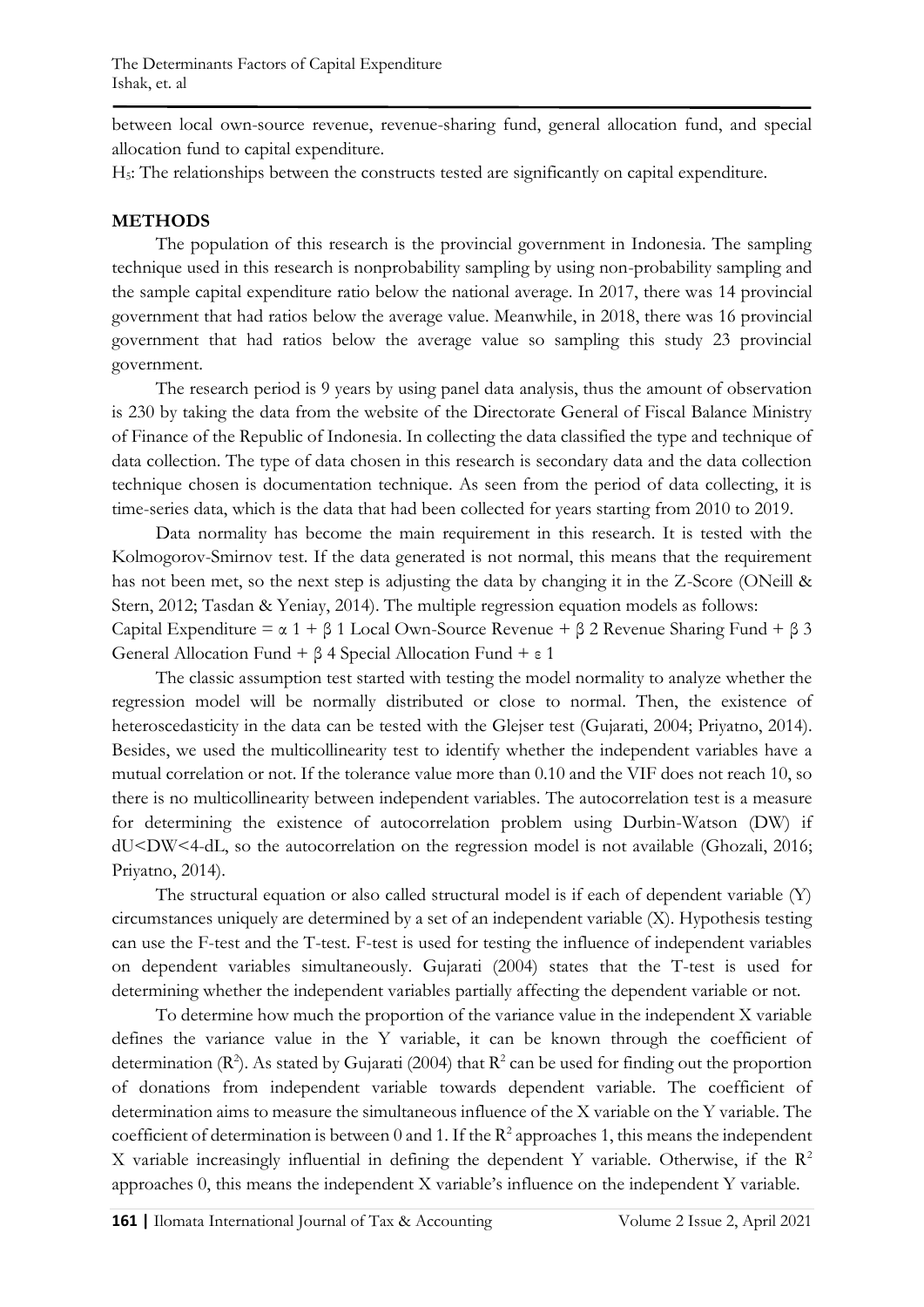In testing the relevance of the capital expenditure determinant, it is using a statistical test (Ghozali, 2016; Gujarati, 2004; Sekaran & Bougie, 2016). The test used is the one-tailed test. The criteria of testing are if p-value  $\leq 0.05$ , this means the capital expenditure of the provincial government is not relevant with local own-source revenue, revenue-sharing fund, general allocation fund, and special allocation fund. Otherwise, if  $p$ -value  $> 0.05$  this means the capital expenditure of the provincial government is relevant with local own-source revenue, revenuesharing fund, general allocation fund, and special allocation fund.

#### **RESULTS AND DISCUSSION**

Normality testing is useful for examining whether the data is normally distributed or outside of it. The test was performed with a confidence level of 5%. Table 1 describes the test result in detail. The test result of the examination in Table 1 shows that Asymp.Sig value is 0.139. The result of the equation model normality test shows that it is higher than the confidence degree  $\alpha$ =0.05. Thus, the theoretical approach to capital expenditure can be stated as normally distributed. Table 1. One Sample Kolmogorov-Smirnov Test

| able 1. One Sample Kolmogorov-Smirnov 16 |          |
|------------------------------------------|----------|
| Asymp Sig (2 tailed)                     | $S_{10}$ |
| 0.139                                    | 0.05     |

Next, the ordinary least square is performed to recognize the equation models by using the best linear unbiased estimator. This result can be reviewed in Table 2. In Table 2, besides the normality model fulfilled, there is also no heteroscedasticity in the capital expenditure equation. This result is indicated by all the variables coefficients have a significance level of more than 0.05. In the analysis of the multicollinearity test, it is stated that each of the independent variables in the regression equation has a tolerance level of more than 0.10 and VIF value < 10, thus it shows that it is independent of multicollinearity in all regression equations. In the model, there is also no autocorrelation, as indicated by DU < DW < 4-dL, where the model is 1.671 (between 1.592 and 1.758).

|            | Tolerance | ЛF    | Durbin Watson |
|------------|-----------|-------|---------------|
| Constant   |           |       | 1.671         |
| <b>PAD</b> | 0.417     | 2.391 |               |
| <b>DBH</b> | 0.807     | 1.240 |               |
| DAU        | 0.410     | 2.441 |               |
| DAK        | 0.318     | 3.143 |               |

Table 2. Ordinary Least Square

The results of this study confirm the significant importance of local own-source revenue, revenue-sharing fund, general allocation fund, and special allocation fund simultaneously to capital expenditure in provincial government (H<sub>5</sub>). First, the results point out that local own-source revenue positively affects capital expenditure. This result is coherent with past studies, which underline the impact of local own-source revenue on capital expenditure (Juniawan & Suryantini, 2018; Sholikhah & Wahyudin, 2014; Nuarisa, 2013; Priambudi, 2017; Wertianti & Dwirandra, 2013). This indicates that the benefits from local own-source revenue provide authority to the provincial government to fund the implementation of regional autonomy under the regional potential as a manifestation of decentralization. Thus, there is support for hypothesis  $H_1$ .

Second, this study suggests that a revenue-sharing fund makes a significant contribution to capital expenditure. Therefore, hypothesis  $H_2$  is partially supported. This study corroborates with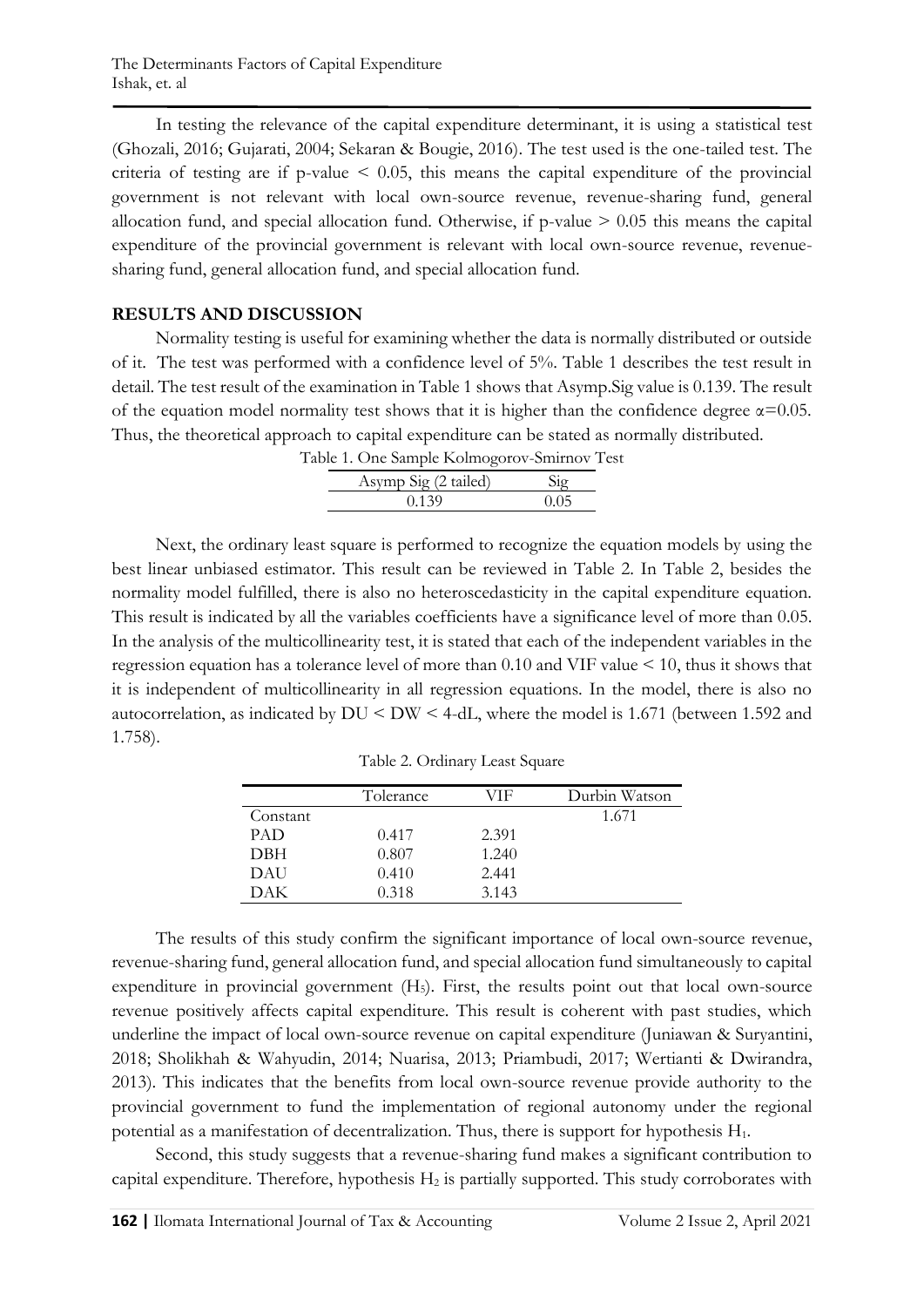past studies on the positive effect of revenue sharing funds on capital expenditure (Sholikhah & Wahyudin, 2014; Susanti & Fahlevi, 2016; Wandira, 2013). This result indicates that the behaviour of capital expenditures is greatly affected by the source of revenue sharing funds. A revenuesharing fund is a component of a balanced fund that becomes one of the supporting factors for capital expenditures that comes from tax and regional natural resources (Sholikhah & Wahyudin, 2014). Local revenue, which is a revenue-sharing fund from the central government, demands the local government to develop and prosper their people by managing the regional wealth proportionally and professionally, and building sustainable infrastructure, one of them is allocating the budget to the capital expenditure sector (Rifai, 2017).

Third, the next findings show general allocation fund has a positive and significant on capital expenditure. The previous studies also support this research finding that confirms  $H_3$  that general allocation fund an effect on capital expenditure (Juniawan & Suryantini, 2018; Nuarisa, 2013; Priambudi, 2017; Suryani & Pariani, 2018). The relation of regional infrastructure development is because the general allocation fund sent from the central government and used by local government is intended to fund local government activities or program through local expenditure, especially on capital expenditures (Juniawan & Suryantini, 2018). Therefore, the general allocation fund encourages the local government to obtain more of this fund so that it will have an impact on capital expenditure activities implemented by the local government.

Lastly, this study discloses that the consequence of special allocation funds on capital expenditure is insignificant. Besides, the last study also confirms the H4, which lend support with past studies (Syukri & Hinaya, 2019) reporting not impact of special allocation fund on capital expenditure. It means that special allocation fund is not one of the determining factors of the formulation of the expenditure budget on Local Government. The special allocation fund is large so that it will do not have an impact on the capital expenditure budget management of a local government.

Special allocation fund not an effect on capital expenditure indicating that special allocation fund is more used to fund the personnel expenditure. In realizing the budget for operational activities, especially personnel expenditure, is still very high and dominating when compared to the amount of realization for capital expenditure. The balancing fund transferred by the central government to local government is mostly used to cover the operational expenditure compared to capital expenditure (Sholikhah & Wahyudin, 2014).

## **CONCLUSION**

From a government perspective, this study demonstrates the important impact of local ownsource revenue, revenue-sharing fund, and general allocation fund on capital expenditure. The findings of this study suggest that it is important for the provincial government to focus on increasing local own-source revenue as this is the key success. Thus, the decentralization era began in 1999, the provincial government is need by the central government. This study implies that balanced funds such as revenue sharing funds and general allocation funds from the central government affect expenditure allocation for the provincial government.

While this study provides some important findings, this study has carried some limitations which can be addressed in future researches. First, this study focuses on the provincial government in Indonesia, limiting the generalization of the findings. Thus, the sample of this study is not fully typical of local government. This issue can be solved by replicating this study in different provincial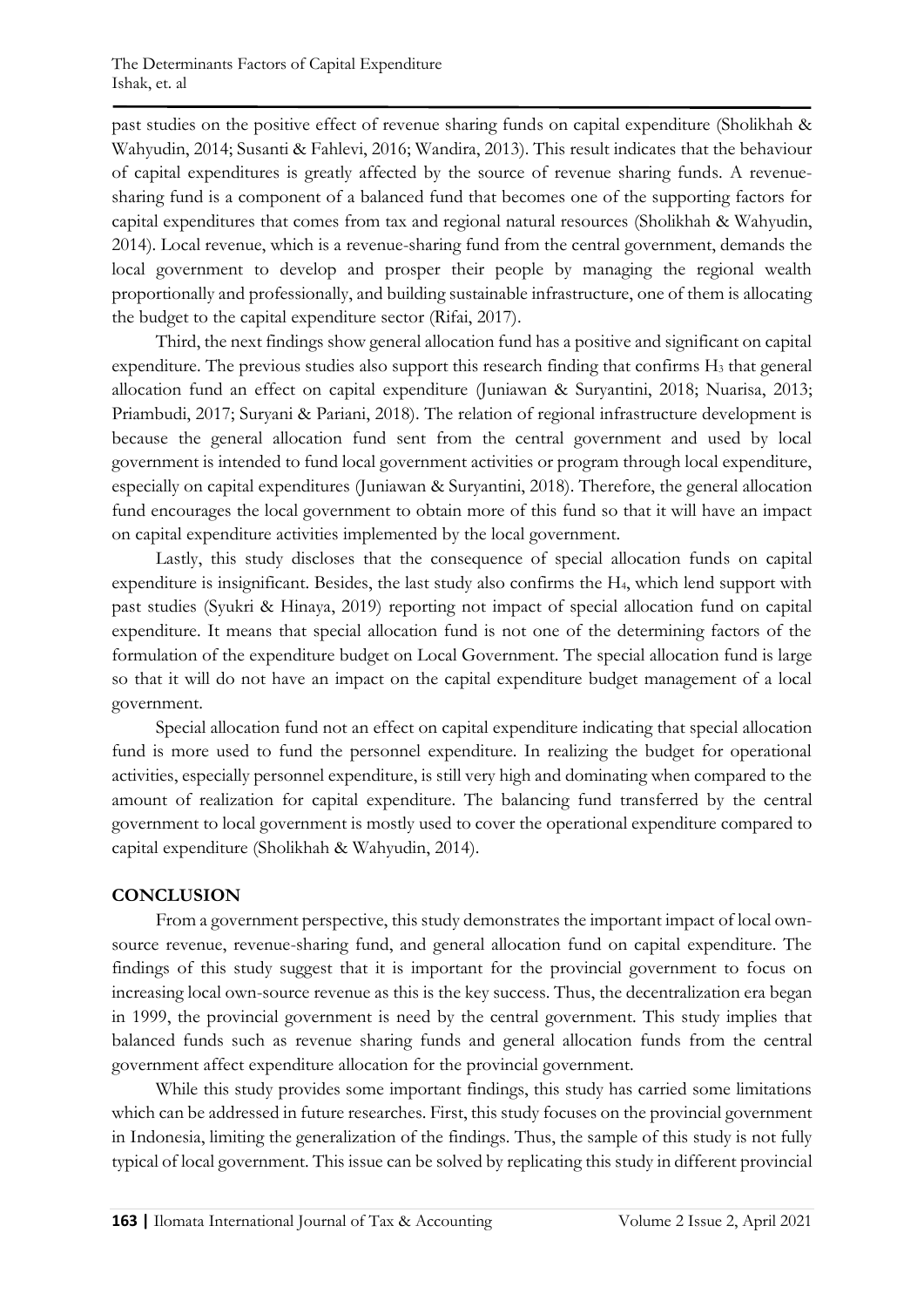and regency governments. Second, this study used a relatively small sample size which not allowing the authors to run a more powerful statistical analysis, such as Structural Equation Modeling (SEM). It is encouraged for future researchers to enlarge the sample size for more statistical results. Last, besides local own-source revenue, revenue-sharing fund, and general allocation fund that were found to directly impact on capital expenditure, it is also to identify other constructs beyond variables used in this study such as local taxation, local retribution, local own source assets, and other lawful local revenue factors which have a potential effect on capital expenditure.

## **REFERENCES**

- Bellani, L., & Scervini, F. (2020). Heterogeneity in preferences for redistribution and public spending: A cross-country analysis. *European Journal of Political Economy*, *63*(April), 101890. https://doi.org/10.1016/j.ejpoleco.2020.101890
- Gao, H. (2019). Public land leasing, public productive spending, and economic growth in Chinese cities. *Land Use Policy*, *88*(June), 104076. https://doi.org/10.1016/j.landusepol.2019.104076
- Ghozali, I. (2016). *Aplikasi Analisis Multivariete SPSS 23*.
- Gujarati, D. N. (2004). Basic Econometrics Gujarati.pdf. In *Basic Econometrics, Fourth Edition*.
- Juniawan, M. A., & Suryantini, N. P. S. (2018). Pengaruh PAD, DAU dan DAK terhadap Belanja Modal Kota Dan Kabupaten di Provinsi Bali. *E-Jurnal Manajemen Universitas Udayana*, *7*(3), 1255. https://doi.org/10.24843/ejmunud.2018.v7.i03.p05
- Mentayani, I., & Rusmanto. (2013). Pengaruh Pendapatan Asli Daerah, Dana Alokasi Umum, dan Sisa Pembiayaan Anggaran terhadap Belanja Modal. *Jurnal InFestasi*, *9*(2), 91–102.
- Nuarisa, S. A. (2013). Pengaruh PAD, DAU dan DAK terhadap Pengalokasian Anggaran Belanja Modal. *Accounting Analysis Journal*, *2*(1), 89–94.
- ONeill, T., & Stern, S. (2012). Finite population corrections for the Kolmogorov–Smirnov tests. *Journal of Nonparametric Statistics - J NONPARAMETR STAT*, *24*, 1–8. https://doi.org/10.1080/10485252.2011.650169
- Pelealu, A. (2013). Pengaruh Dana Alokasi Khusus dan Pendapatan Asli Daerah terhadap Belanja Modal. *Jurnal EMBA*, *1*(4), 1189–1197. https://doi.org/10.35794/emba.v1i4.2892
- Pemerintah Indonesia, P. (2014). *Undang-Undang Republik Indonesia Nomor 23 Tahun 2014 tentang Pemerintahan Daerah*.
- Priambudi, W. (2017). Pengaruh Pendapatan Asli Daerah dan Dana Alokasi Umum terhadap Belanja Modal. *Jurnal Nominal*, *VI*(1), 136–147.
- Priyatno, D. (2014). SPSS 22 Pengolah data terpraktis. *Yogyakarta: CV Andi Offset*.
- Rifai, R. A. (2017). Pengaruh Pendapatan Asli Daerah, Dana Alokasi Umum, Dana Alokasi Khusus, dan Dana Bagi Hasil terhadap Belanja Modal. *E-Journal Katalogis*, *5*(7), 169–180.
- Rizal, Y., & Erpita. (2019). Pengaruh Pendapatan Asli Daerah Terhadap Belanja Modal. *Jurnal Samudra Ekonomika*, *3*(1), 74–83.
- Sekaran, U., & Bougie, R. (2016). *Research Methods for Bussiness A Skill-Building Approach*.
- Sholikhah, I., & Wahyudin, A. (2014). Analisis Belanja Modal pada Pemerintah Kabupaten/Kota di Jawa. *Accounting Analysis Journal*, *3*(4), 553–562. https://doi.org/10.15294/aaj.v3i4.4224
- Suryani, F., & Pariani, E. (2018). Pengaruh PAD dan DAU terhadap Belanja Modal pada Kabupaten/Kota di Provinsi Riau. *Jurnal Pendidikan Ekonomi Akuntansi FKIP UIR*, *6*(1), 11– 22.
- Susanti, S., & Fahlevi, H. (2016). Pengaruh Pendapatan Asli Daerah, Dana Alokasi Umum, dan